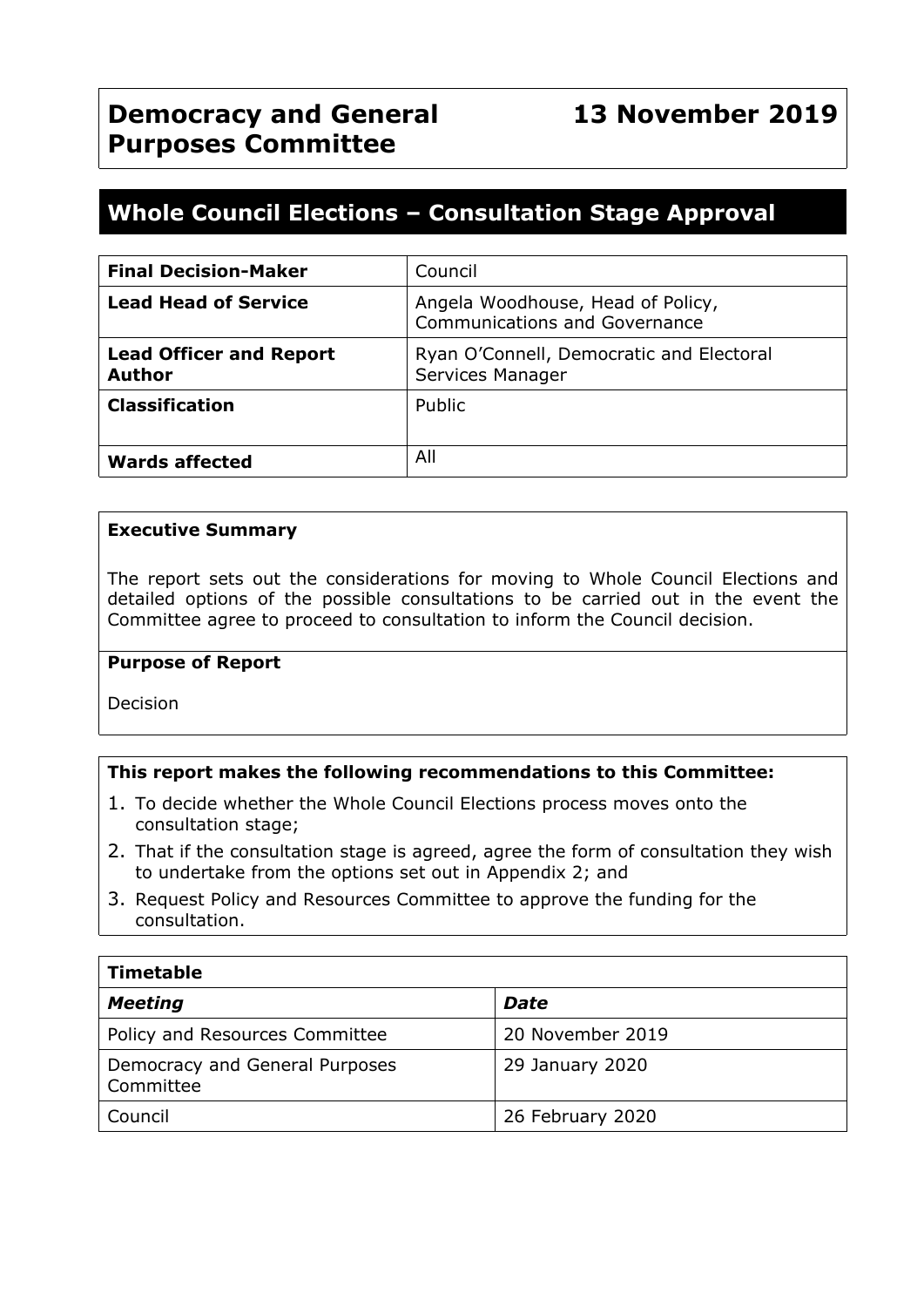# **Whole Council Elections – Consultation Stage Approval**

# **1. CROSS-CUTTING ISSUES AND IMPLICATIONS**

| <b>Issue</b>                                        | <b>Implications</b>                                                                                                                                                                                                                                                                                                                                                                                                                                                                    | Sign-off                                                  |
|-----------------------------------------------------|----------------------------------------------------------------------------------------------------------------------------------------------------------------------------------------------------------------------------------------------------------------------------------------------------------------------------------------------------------------------------------------------------------------------------------------------------------------------------------------|-----------------------------------------------------------|
| <b>Impact on</b><br>Corporate<br><b>Priorities</b>  | Ensuring the Council has appropriate forms of<br>Governance, including how Members are elected<br>and the Council is formed, is crucial to the<br>proper functioning of the Council and therefore<br>contributes indirectly to all Council objectives.                                                                                                                                                                                                                                 | Democratic<br>and Electoral<br><b>Services</b><br>Manager |
| <b>Cross</b><br><b>Cutting</b><br><b>Objectives</b> | Ensuring the Council has appropriate forms of<br>Governance, including how Members are elected<br>and the Council is formed, is crucial to the<br>proper functioning of the Council and therefore<br>contributes indirectly to all Council objectives.                                                                                                                                                                                                                                 | Democratic<br>and Electoral<br><b>Services</b><br>Manager |
| <b>Risk</b><br><b>Management</b>                    | The risks associated with this proposal,<br>including the risks if the Council does not act as<br>recommended, have been considered in line<br>with the Council's Risk Management Framework.<br>We are satisfied that the risks associated are<br>within the Council's risk appetite and will be<br>managed as per the Policy.                                                                                                                                                         | Democratic<br>and Electoral<br><b>Services</b><br>Manager |
| <b>Financial</b>                                    | The options in the report include<br>$\bullet$<br>consideration of the financial impact of<br>switching to Whole Council Elections. It is<br>for the Committee to weight those up<br>against the non-financial considerations.<br>The proposals also consider costed<br>options for consultation. If the<br>Committee proceed with a consultation on<br>whole Council Elections the cost of the<br>necessary consultation will be referred to<br>P&R for full financial consideration. | Section 151<br>Officer &<br>Finance<br>Team               |
| <b>Staffing</b>                                     | We will deliver the recommendations with our<br>current staffing.                                                                                                                                                                                                                                                                                                                                                                                                                      | Democratic<br>and Electoral<br><b>Services</b><br>Manager |
| Legal                                               | The legislation governing the move to<br>$\bullet$<br>Whole Council Elections is the Local<br>Government and Public Involvement in<br>Health Act 2007 as amended by the<br>Localism Act 2011. The Acts give Councils<br>the power to decide whether to move to                                                                                                                                                                                                                         | Team Leader<br>(Corporate<br>Governance),<br><b>MKLS</b>  |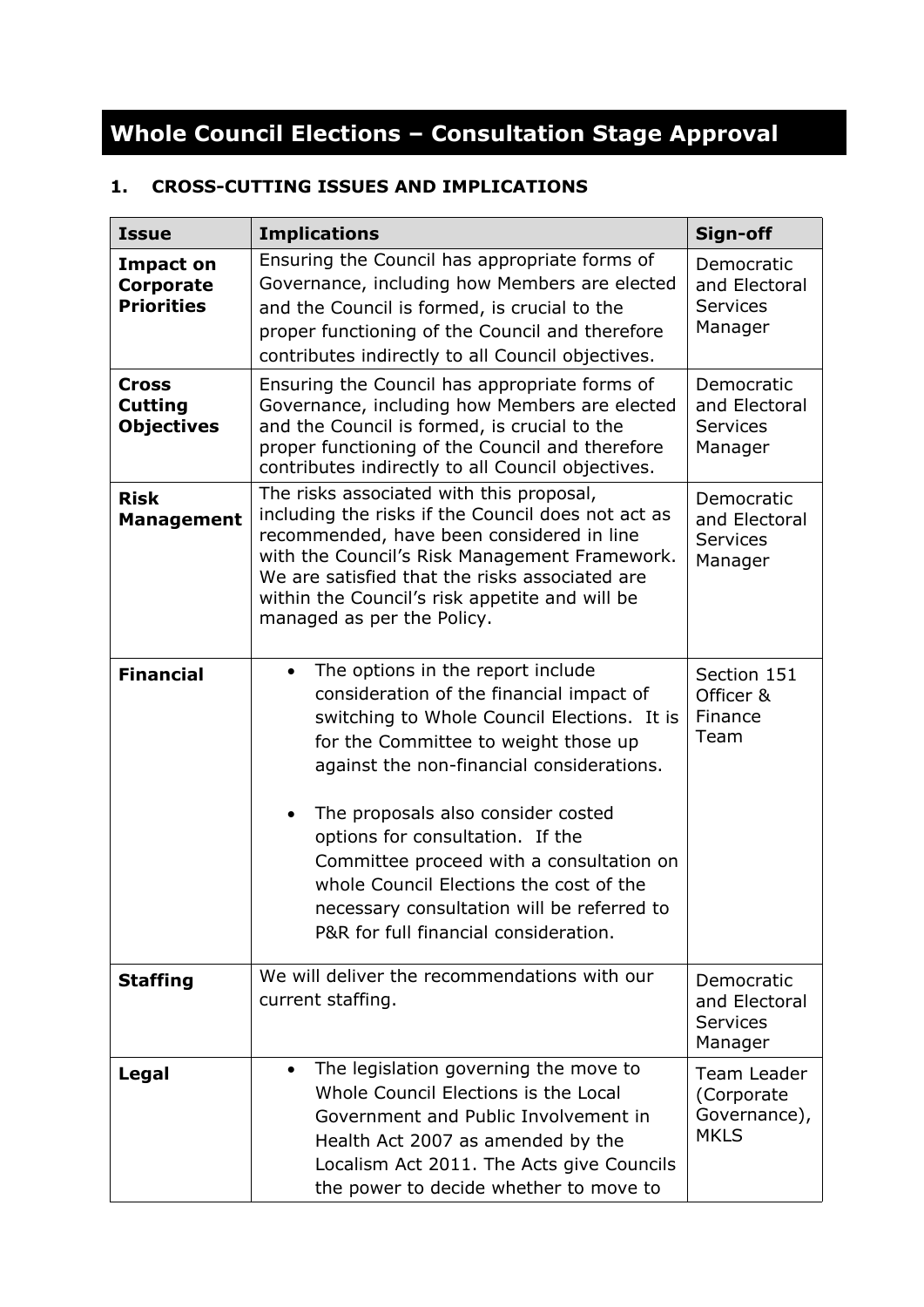|                                                        | whole council elections, elections by<br>halves or elections by thirds. The<br>legislation to move to whole council<br>elections includes certain actions that<br>must be taken during the process.<br>One requirement is to have carried out a<br>$\bullet$<br>consultation on the proposal. The format<br>of that consultation is a consideration of<br>this report. |                                                           |
|--------------------------------------------------------|------------------------------------------------------------------------------------------------------------------------------------------------------------------------------------------------------------------------------------------------------------------------------------------------------------------------------------------------------------------------|-----------------------------------------------------------|
| <b>Privacy and</b><br><b>Data</b><br><b>Protection</b> | Any consultation agreed by the Committee will<br>be carried out using the Council's corporate<br>policies for consultations and will meet data<br>protection requirements.                                                                                                                                                                                             | Policy and<br>Information<br>Team                         |
| <b>Equalities</b>                                      | The chosen consultation will be carried out using<br>the Council's corporate policies for consultations<br>and this will include consideration of equalities.                                                                                                                                                                                                          | [Policy &<br>Information<br>Manager]                      |
| <b>Public</b><br><b>Health</b>                         | No impacts.                                                                                                                                                                                                                                                                                                                                                            | [Public<br>Health<br>Officer]                             |
| <b>Crime and</b><br><b>Disorder</b>                    | No impacts.                                                                                                                                                                                                                                                                                                                                                            | Democratic<br>and Electoral<br><b>Services</b><br>Manager |
| <b>Procurement</b>                                     | Any consultation will be carried out in house.                                                                                                                                                                                                                                                                                                                         | Democratic<br>and Electoral<br><b>Services</b><br>Manager |

# **2. INTRODUCTION AND BACKGROUND**

- 2.1 At its meeting on 27 February 2019 the Council adopted a motion on Whole Council Elections requesting that Officers report to the Democracy Committee.
- 2.2 A short report considering Whole Council Elections and considering a wider Democratic Representation Review was brought to Committee on 3 July 2019. The Committee agreed to proceed with the work on Whole Council Elections and to carry out consultation with Members on boundary issues. This consultation was carried out via a workshop and a survey and questions on Whole Council Elections were included to help inform the overall review.
- 2.3 At its last meeting on 4 September 2019 the Committee agreed the review's structure and timetable, including the decision making points and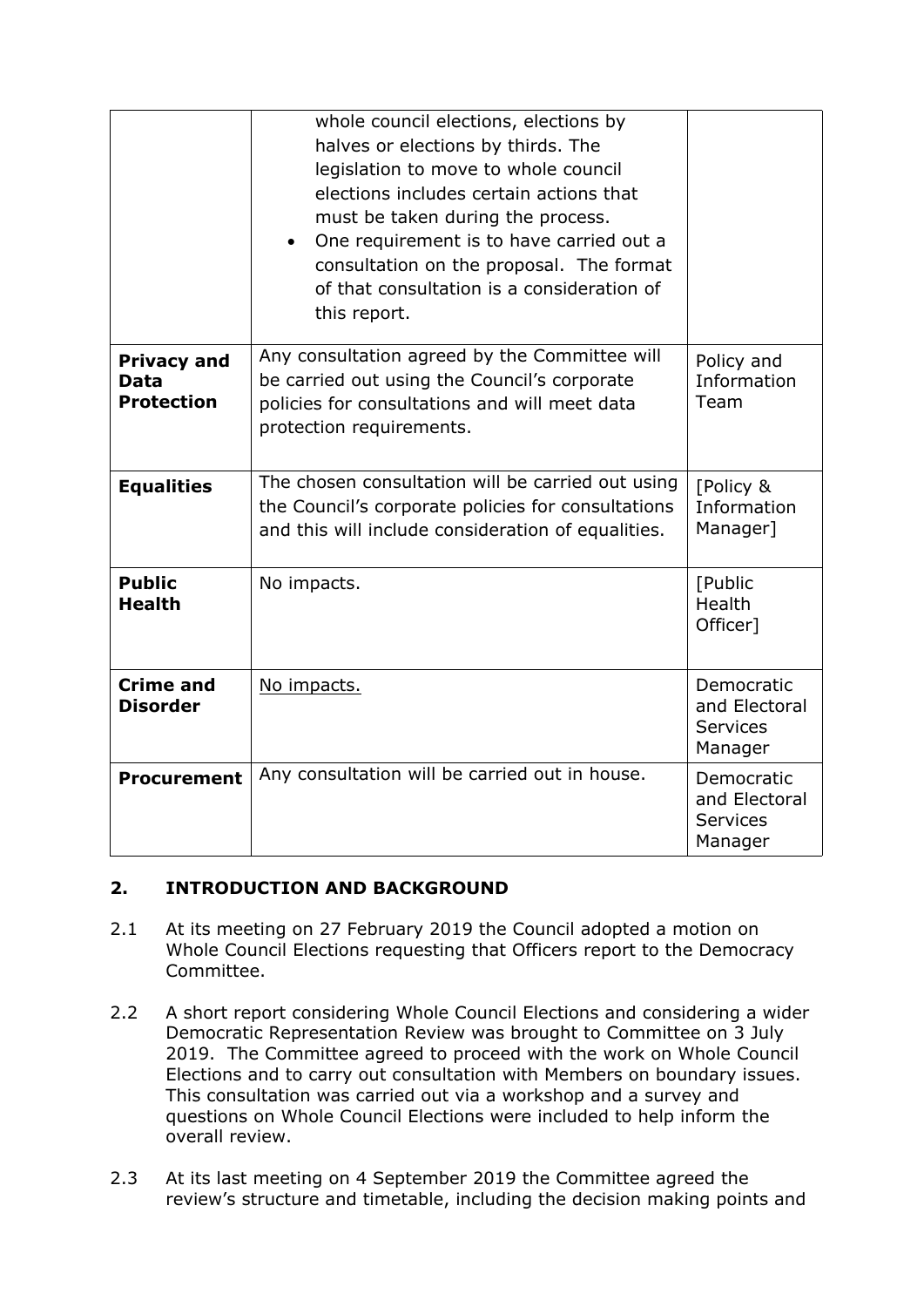factors to be included in this report on Whole Council Elections. These have been included in the analysis in Appendix 1.

# **3. AVAILABLE OPTIONS**

- 3.1 To agree to proceed to the consultation stage of Whole Council Elections and select one of the possible consultation options in Appendix 2. The Committee will need to consider the form of the consultation and any amendments they may wish to make to the wording to ensure that it is balanced and clear about the options the public are being asked to express an opinion on.
- 3.2 On the basis of the information presented in this report, the Committee could decide not to proceed to the consultation stage and not to request funding for a consultation from Policy and Resources. This would need to be made on a balance of the reasons for and against moving to Whole Council Elections.

# **4. PREFERRED OPTION AND REASONS FOR RECOMMENDATIONS**

- 4.1 This report does not make a recommendation on which option is preferred as any decision on Whole Council Elections will require the Committee to balance the factors, including political considerations, and conclude on how much weight to give to each of these factors.
- 4.2 Should the Committee decide to proceed to consultation stage it is recommended that the Committee carefully consider the format, wording and method of consultation.

# **5. RISK**

- 5.1 The decision on whether to move to Whole Council Elections needs to weigh up the pros and cons of changing the electoral cycle. Some of the risks are political in nature and are not considered here.
- 5.2 Any change inherently carries risks. From an administrative viewpoint the primary risk is the capacity of the electoral services team to support the increased size of a Whole Council Election. However, this risk is considered to be low given that the team already currently administer larger elections, for example a General Election.

# **6. CONSULTATION RESULTS AND PREVIOUS COMMITTEE FEEDBACK**

6.1 Whole Council Elections have been considered on several previous occasions: